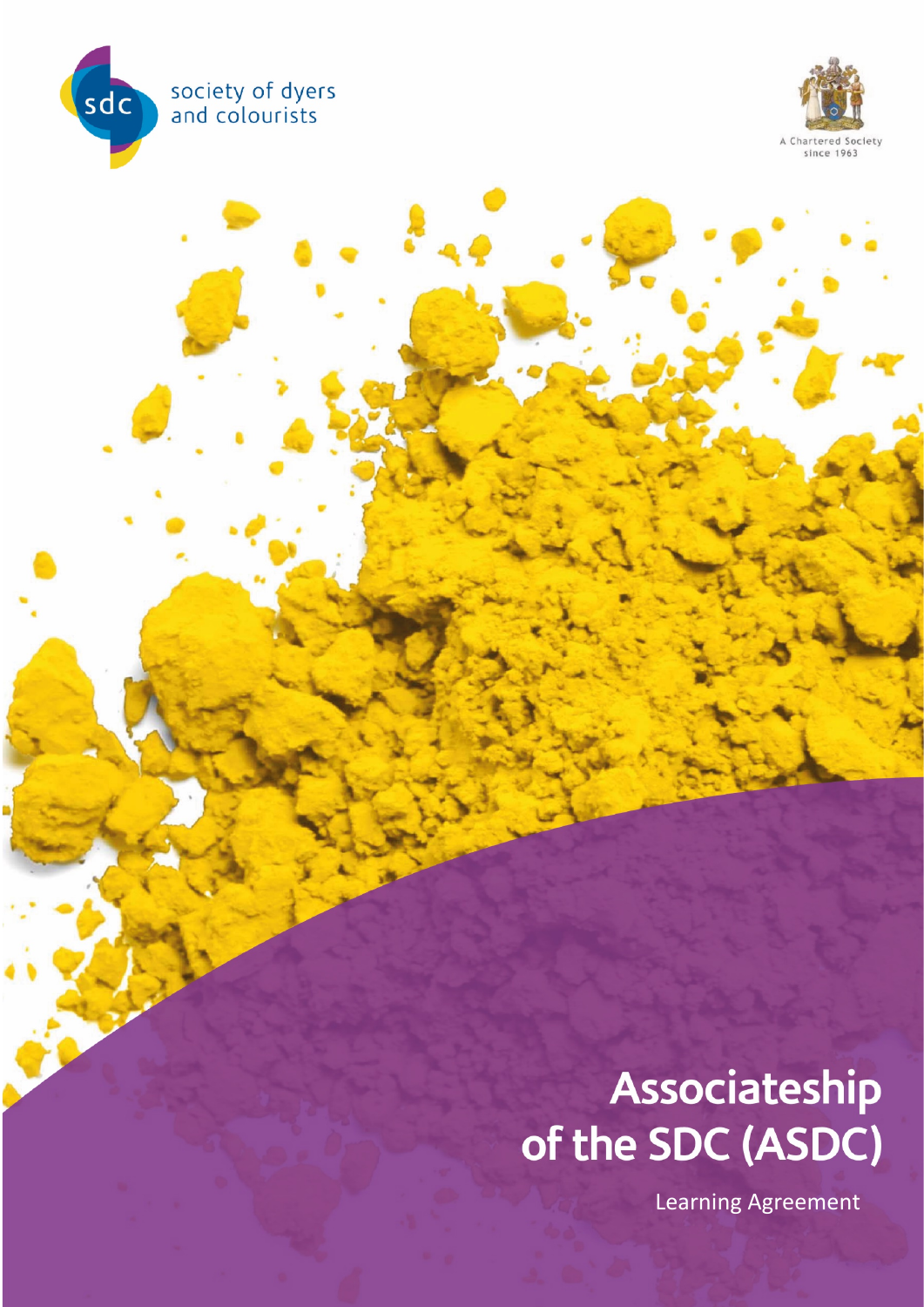Student Name – Company – Tutor Name – Date –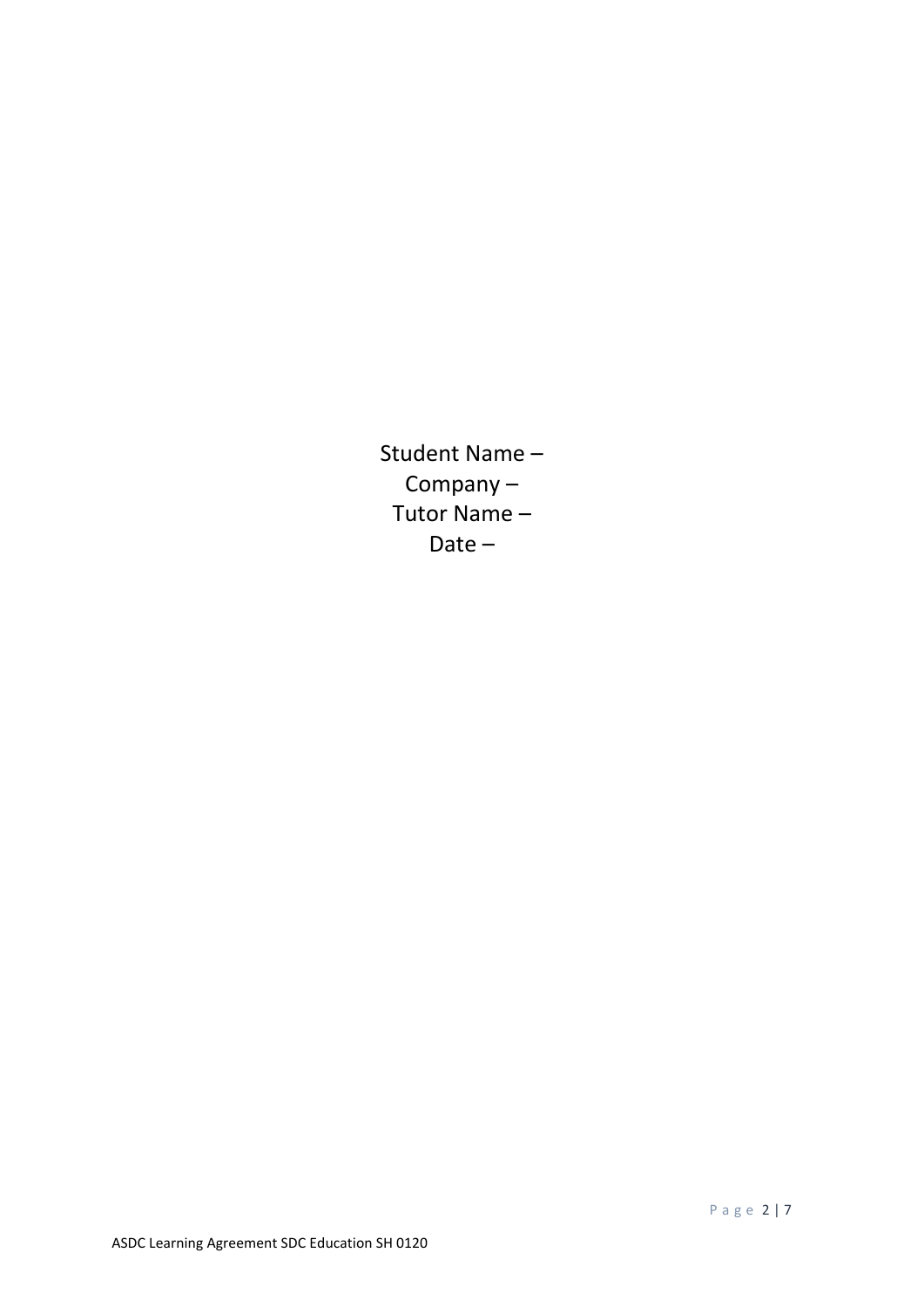Modified from a document from the University of Manchester and made available under the Creative Commons Licence Attribution, Non-Commercial, Share-Alike

# © Society of Dyers and Colourists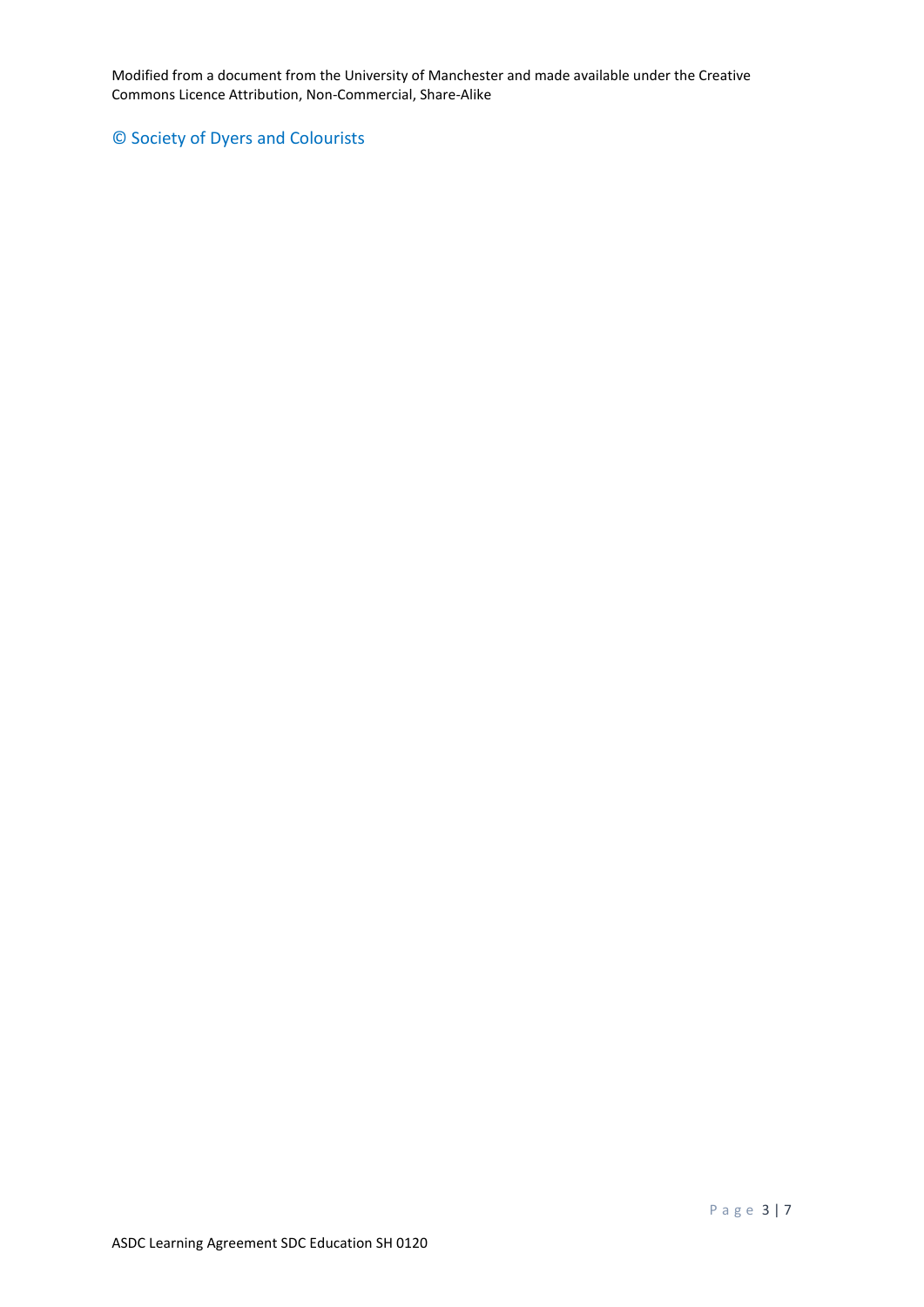#### Managing your own learning.

In practice-based courses such as this one, it is appropriate for individuals to take the initiative in directing their own study. The impetus for study will vary considerably depending on your own role and the environment in which you work. The resources you draw on and the strategies you use to accomplish that role will depend on your style of working, which will be influenced by your previous experience as well as your current situation. Similarly, your approach to the learning experience offered by this course will depend on your individual style of learning. As a result, your achievement of the learning outcomes for this course, given that they are firmly embedded in practice, will require considerable self-direction.

Brookfield (1986) identifies the learning contract as 'the chief mechanism used as an enhancement of self-direction'. Anderson and Boud (1996) describe a learning contract as '*an agreement negotiated between a learner and staff adviser that certain activities will be undertaken in order to achieve particular learning goals and that specific evidence will be produced to demonstrate that goals have been reached'.*

This document is intended to help you to relate the learning outcomes of the course to the activities which will help you to achieve those outcomes. This may be done by undertaking particular tasks or projects either within your practice or through reading and research. The following pro-formas have been designed for you to give an indication of how you intend doing so. You should discuss them with your tutor and when you have reached an agreement they should be signed and included in your portfolio. They will then provide you with a basis for critical reflection at a later date. Remember that you will be expected to show that you have achieved all the outcomes by the end of the course.

## **References**

Anderson, G. and Boud, D. (1996) 'Learning Contracts and Learning Flexibly' *Innovations in Education and Training International* 33, 4, pp221-227.

Brookfield, S. (1986) *Understanding and Facilitating Adult Learning* Milton Keynes: Open University Press.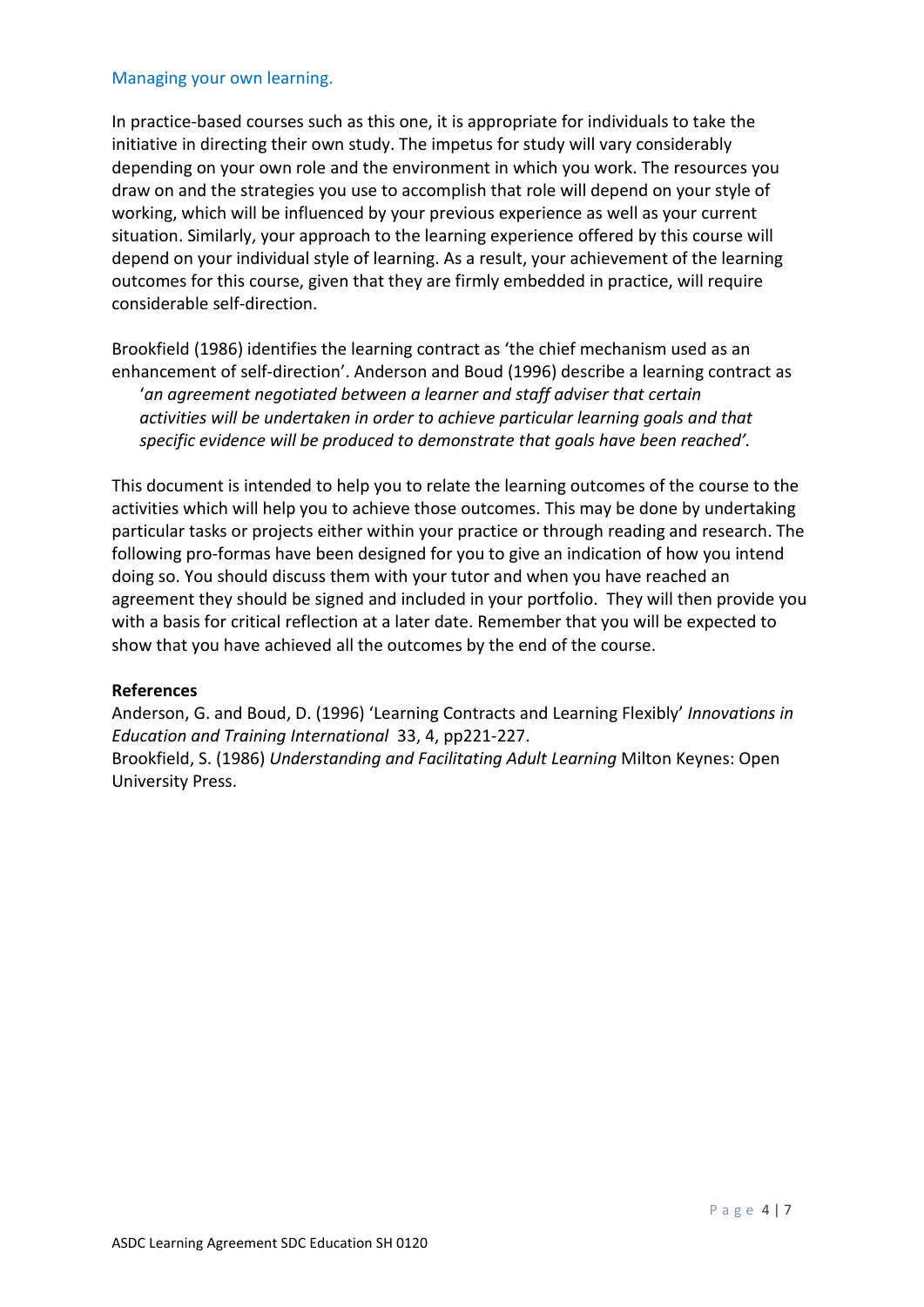- **1. Design and plan learning activities/ a course of teaching.** This involves specifying learning outcomes, taking account of level, subject matter and overall programme, and choosing appropriate teaching methods.
- **2. Carry out teaching/support of learning** using a range of active and co-operative teaching and learning methods from the forefront of practice, and appropriate learning technologies.
- **3. Devise and apply appropriate strategies and criteria for assessment**, giving feedback on student work and using a range of assessment techniques.
- **4. Monitor and critically evaluate own professional practice and its impact on the student experience,** using own, student and peer feedback.
- **5. Perform teaching and academic administration effectively**, keeping appropriate records.
- **6. Provide support to students on academic/pastoral matters,** acting proactively while taking into account other areas of support such as mentors.
- **7. Maintain contact with mentors,** providing a formal summary of student progress on completion of each module.
- **8. Develop personal and professional coping strategies,** within the context of the complex demands presented by professional practice.
- **9. Reflect on own personal and professional practice and development** and plan for continuing professional development.

## **As student,** I undertake to do the following:

| 1. | Attend every teaching and examination session whether live or virtual, contributing        |
|----|--------------------------------------------------------------------------------------------|
|    | positively at all times.                                                                   |
| 2. | Be equipped and attentive, allowing myself and others to learn without disruption.         |
| З. | Treat other students with dignity and respect.                                             |
| 4. | Make every endeavour to hand in work on time and produced to the best of my ability,       |
|    | seeking assistance from tutors or mentors if necessary.                                    |
| 5. | Use growth mindset in all studies, so that I expect the best of myself, giving myself the  |
|    | chance to achieve as highly as possible.                                                   |
| 6. | Use the 2 hours non-contact time effectively and contact tutors or mentors between         |
|    | sessions to address any learning needs.                                                    |
| 7. | Reflect on the learning from every session and use that reflection to inform actions       |
|    | going forwards. Reflection tables are provided for every session and should be filled in   |
|    | and mailed to the tutor, where required, along with coursework. See the final page of this |
|    | contract for an example reflection table for major pieces of work**                        |
| 8. | Complete and return all independent studies, other assignments and reflection              |
|    | documents to the tutor by the specified date. Students not adhering to this requirement    |
|    | will fail the module concerned unless mitigating circumstances are presented and agreed.   |
| 9. | Notify the SDC as soon as possible of any mitigating circumstances which may result in a   |
|    | delay in completion of set work of any type and reflection documents and / or may          |
|    | prevent them from sitting an examination.                                                  |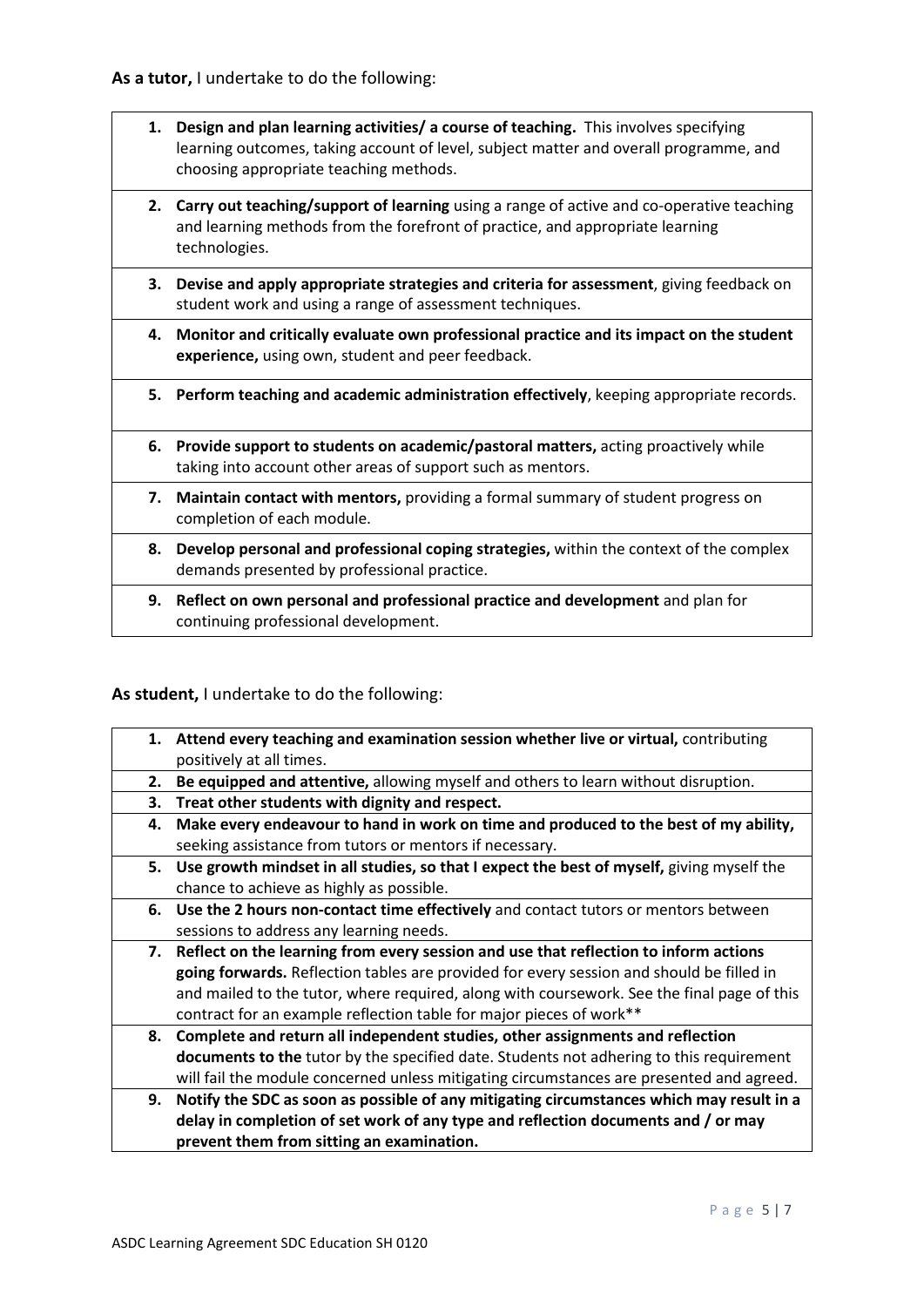**As a mentor,** I undertake to do the following:

- **1. Support the student in their learning,** assisting them, theoretically and practically, as necessary.
- **2. Ensure that students are reflecting on their learning** by completing the reflection tables required as part of their independent study.
- **3. Facilitate their student's study** by allowing them a set 2 hours in their place of work each week alternately to attend the live lecture or for independent study**.**
- **4. Maintain communication links with the SDC** and highlight any educational or pastoral difficulties the student may be facing where necessary and within the bounds of confidentiality.
- **5. Speak to students appropriately and as necessary, following company guidelines, in communication with the SDC,** in any situation where it is felt that the student is putting insufficient effort / time in to their coursework for no acceptable reason.

| <b>Student</b> | Name | Signature | Date |
|----------------|------|-----------|------|
|                |      |           |      |

| <b>SDC</b>     | Name | Signature | Date |
|----------------|------|-----------|------|
| Representative |      |           |      |
|                |      |           |      |

| <b>Mentor</b> | Name | Signature | Date |
|---------------|------|-----------|------|
|               |      |           |      |